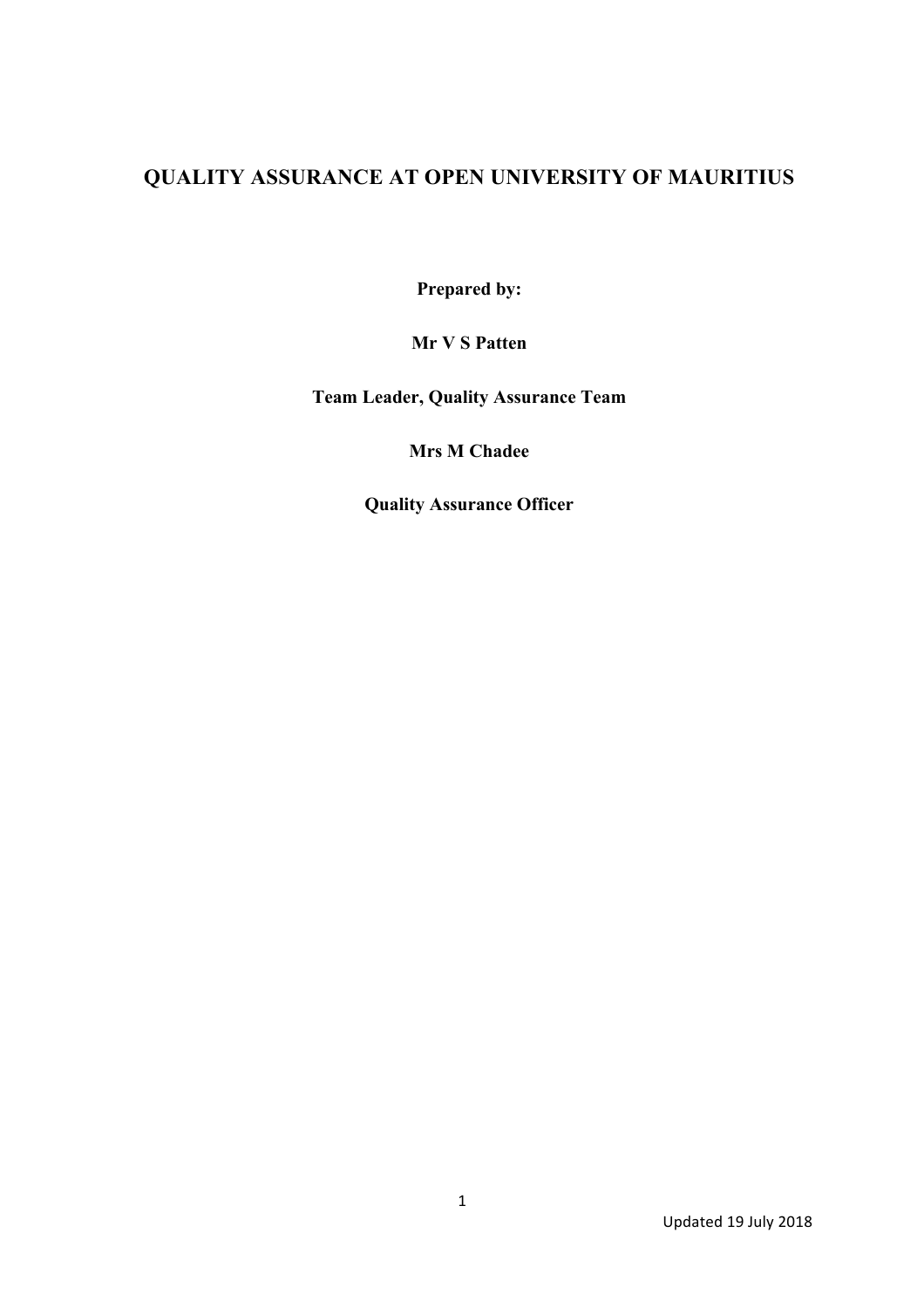## **1. What Quality Assurance measures were adopted and implemented when the University was established in 2012?**

Since its inception in July 2012, Open University of Mauritius (OU) has offered nearly all its courses on blended mode. Only a small number of courses are offered on fulltime mode. Blended learning is very special as it combines the time-bound on-site learning with distance learning which provides the learner the freedom to learn at his/her own pace, place and time. Thus, learning is split into on-site lectures, distancelearning phases and on-site examinations.

The quality in blended learning is a multilayer issue. According to Varlamis and Apostolakis  $(2010)^1$ , a typical blended learning course has four layers: the pedagogical layer; a technical layer; a social layer; and finally an organisational axis. Therefore, the scope of Quality Assurance at OU is broader. OU's Quality Assurance Framework influences the activities undertaken by the student during the learning process, the learning environment provided by OU, and all the related processes.

Consequently, the quality of on-site teaching depends on the quality of the teaching environment, the quality of the delivery in the class, the support given to students onsite and other facilities such as computer labs. The quality of the distance learning depends on the quality of the e-learning platform, the quality of the distance learning materials, the quality of the e-library and the quality of the support given to learners using phone, email, social media, and other technologies. Moreover, the quality of the assessment and evaluation methods used to assess the competences of the learners remains at the heart of the processes at OU.

### **Quality of the Institution**

<u> 1989 - Jan Samuel Barbara, político establecido de la provincia de la provincia de la provincia de la provinci</u>

In line with its endeavour to provide the best learning experience to all its learners, OU embarked on the adoption of the ISO system since the first day of its inception. It became the first ISO-Certified tertiary education institution in Mauritius on 3 July 2015. External auditors regularly visit OU for audits. This certification has helped to enhance the trust of students in OU. It has helped students to feel reassured that OU will abide

<sup>&</sup>lt;sup>1</sup> Varlamis, S. and Apostolakis, I. (2010) "A Framework for the Quality Assurance of Blended E-Learning Communities", *KES 2010, Part III, LNAI 6278*, pp. 23–32, Springer-Verlag, Berlin Heidelberg.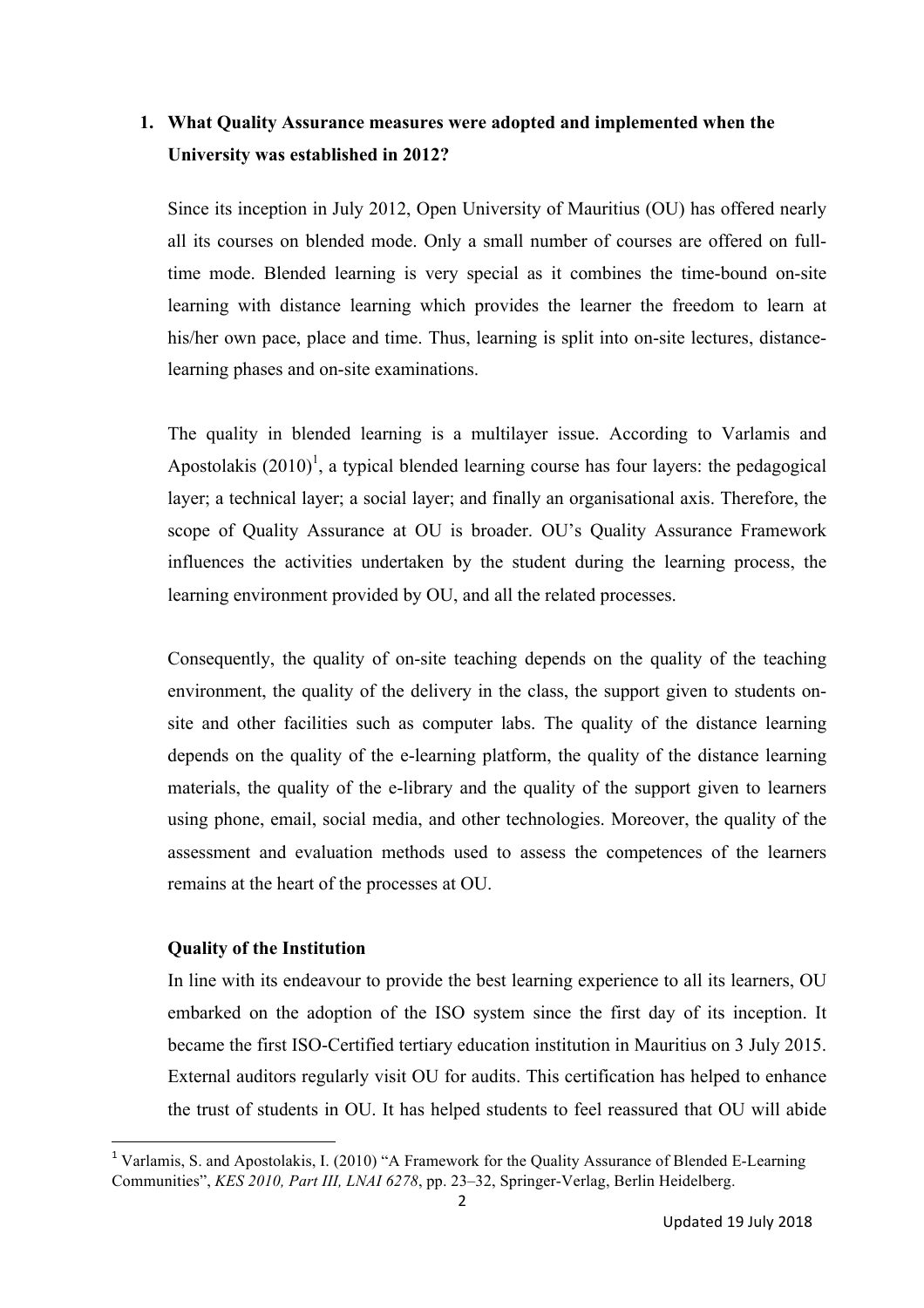by the standards when delivering the programmes, and in administering of student affairs. Indeed, OU leaves no stone unturned to satisfy the students' needs. Consequently, students recommend OU to their friends and colleagues.

#### **Quality of Administration**

The ISO certification defines the procedures used by Administration. In line with the ISO procedures, a step-by-step process is used at all levels of administration, including the admission and registration of students, the production, control and storage of documents including examination papers and certificates, the management of change, communication to learners, the provision of support to students, handling of queries and complaints, the arrangement of face-to-face sessions and examinations, and the delivery of feedback.

### **Quality and Availability of Resources**

OU ensures both the quality and availability of the necessary resources including computers and computer labs, video and audio recording studios, information and communication technologies, printing and photocopying facilities, well-equipped classrooms having air conditioners, projectors, screen, and laptops, sufficient number of competent tutors (who must hold at least a Master's degree) to deliver the face-to-face sessions, well-trained Programme Managers to provide support to students, adequate number of administrative staff, and sufficient funds.

The quality of the learning materials is the lifeblood of successful blended learning. OU uses all the aspects of instructional design in order to ensure maximum student engagement. Therefore, the materials are developed by a group of experts having a significant number of years of teaching experience. All the materials are reviewed by an independent group of moderators.

The purpose of the learning materials and how the students must use them are clearly explained so that a student can use them without the help of a tutor. The panel of experts involved in the development of the materials also ensure that resources are current and that there is proper referencing. The authors are careful in making the distinction between compulsory and optional materials.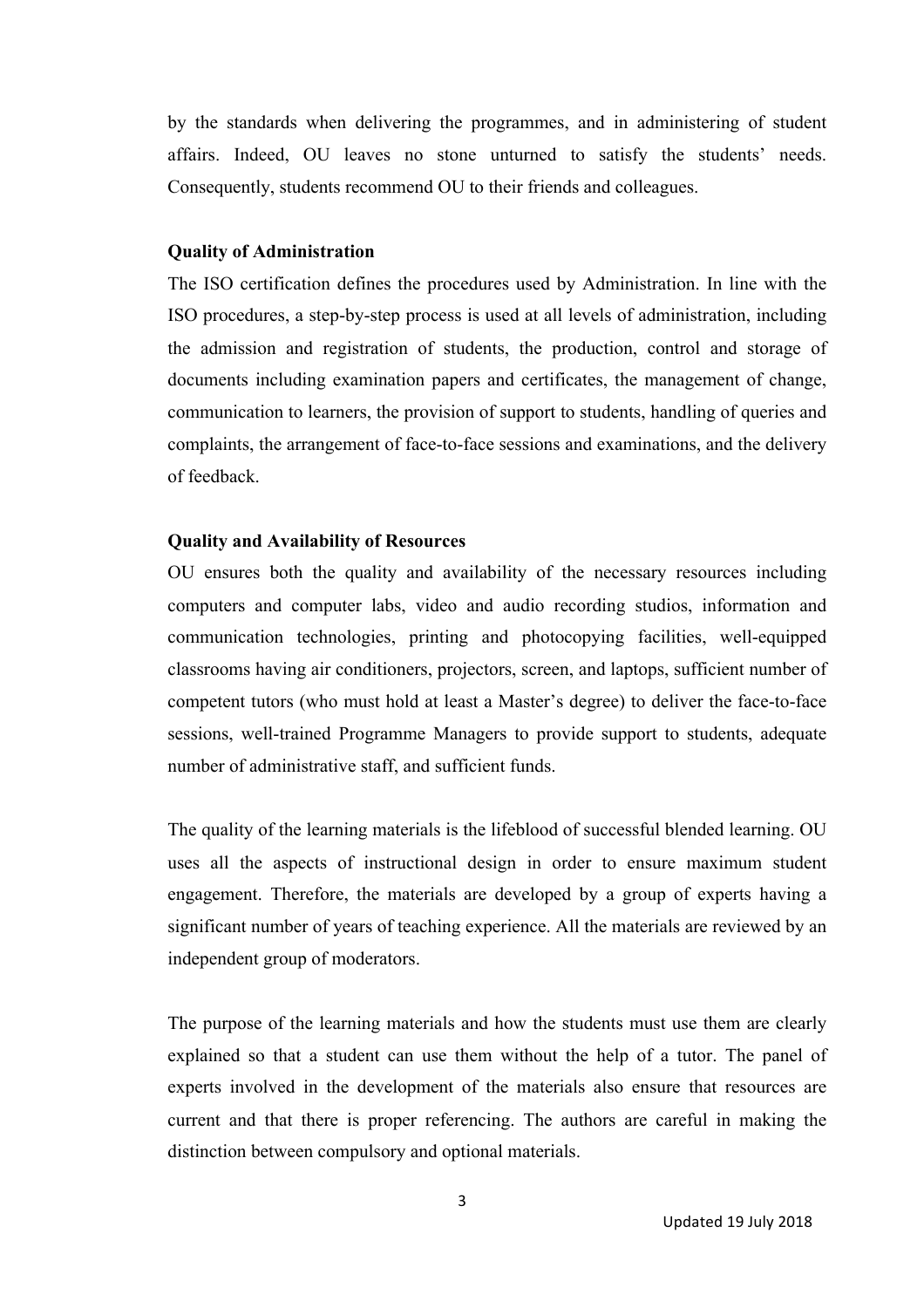Sufficient learning activities with appropriate feedback are also included. The time taken to complete the activity is also indicated. All these elements ensure that learners interact with the materials. Appropriate links to open educational resources as well as to audio and video materials available on OU's e-learning platform or on other sites are also included.

All resource persons of OU understand that the students must be able to navigate throughout the programme document and learning materials in a simple, logical, consistent, effective and efficient way. The design enhances readability and minimises distractions.

OU does not only organise regular training for students on how to access the technologies and tools such as the e-learning platform and e-library but it also provides pre-recorded videos illustrating each step explicitly to all students on the day of induction. OU ensures that the student does not feel isolated. Consequently, all the materials, course instructions and support are easily accessible.

Since 2013, all the learners enrolled on our programmes are given the opportunity to check their dissertation, thesis or published papers for similarity index before submitting final with the Turnitin report. Turnitin is an essential software which allows to check whether dissertation, manual, assignment or paper is original, thus preventing plagiarism. OU's policy accepts a similarity index of 20% for learners' work.

### **Quality of Programmes**

<u> 1989 - Jan Samuel Barbara, político establecido de la provincia de la provincia de la provincia de la provinci</u>

The quality of a course should be seen from the views of the providers, the learners, the regulatory bodies like the Tertiary Education Commission, and other stakeholders such as employers. In line with the findings of Jung and Latchem  $(2007)^2$ , the same quality criteria cannot be applied to both blended learning and traditional programmes. Therefore, OU has prepared its own procedures.

<sup>2</sup> Jung, I. and Latchem, C. (2007) "Assuring Quality in Asian Open and Distance Learning." *In: Open Learning: The Journal of Open, Distance and e-Learning,* 22 (3), pp. 235–350.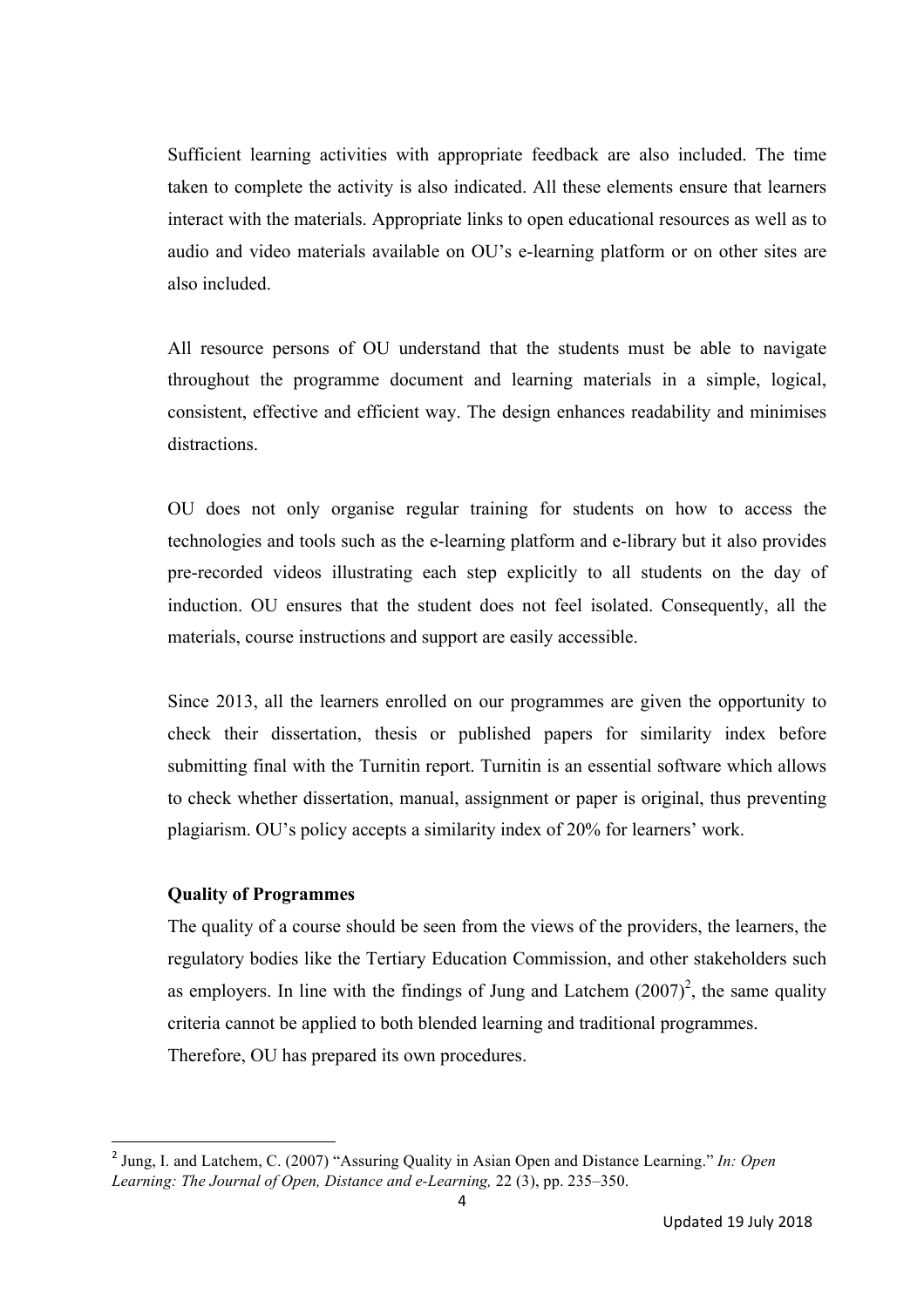The programme document, including the syllabus, is prepared by full-time academics who also ensure that the curriculum is rigorous, rewarding, real, rich in thinking, revealing, and reflective.

All the programme documents are deliberated at an Advisory Committee comprising academics from other universities, representatives of the Tertiary Education Commission, Mauritius Qualifications Authority, and employers. It is vital that the employability of OU's graduates is enhanced after they complete the course. The views of the External Examiners are also sought.

What distinguishes the curriculum of a blended learning programme to that of a conventional programme is its structure. First of all, the programme document is written explicitly and simply so that an independent learner can use it easily. The learning objectives are measurable and consistent with the course-level objectives.

The types of assessment are selected carefully to measure the stated learning objectives and are consistent with course activities and resources. The course grading policy is stated clearly in the programme document. Specific and descriptive criteria are provided for the evaluation of students' work and participation and are tied to the course grading policy. Moreover, the assessment tools are sufficiently sequenced, varied, provide multiple opportunities for a student to measure his/her performance and reflect the academic achievement of the students.

Turnitin is an essential software which allows the originality check of plagiarism of thesis, dissertations, manuals, assignments and papers. Since 2013, all the students enrolled in our programmes are given the opportunity to check their dissertation, thesis or published papers for similarity index before submitting final with the turnitin report. OU's policy accepts a similarity index of 20% for students' work.

OU collects feedback regularly from the students and tutors. The feedback is used for the continuous improvement of OU's processes.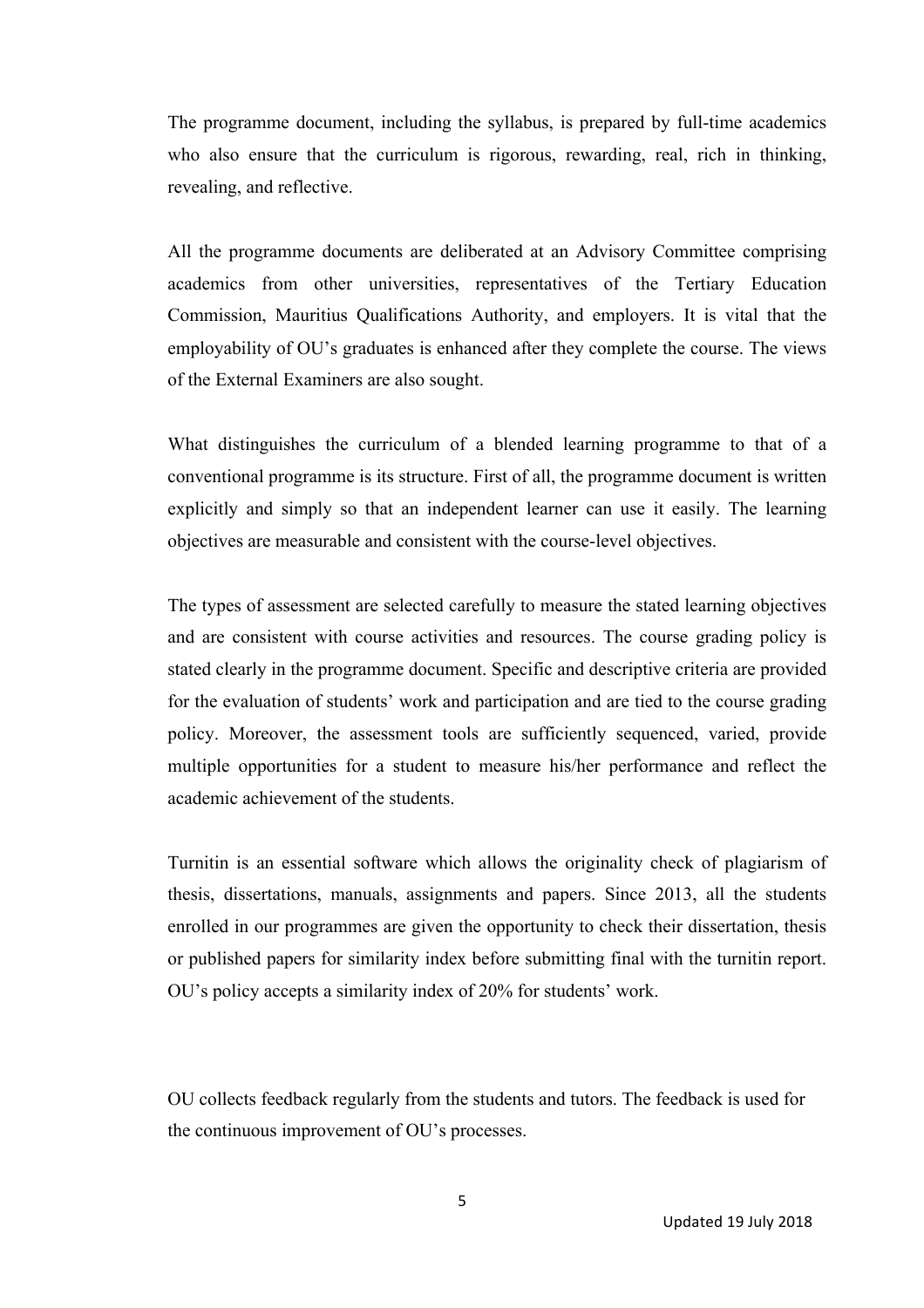### **What guided the decision to include the specific measures/mechanisms/policies?**

The Open University started operations in 2012. Its operations are guided by statutory and regulatory requirements as well as directives from various authorities, namely the Ministry of Education and Human Resources, Tertiary Education and Scientific Research (MoE), Tertiary Education Commission (TEC), Ministry of Civil Service Affairs (MoCS), Pay Research Bureau (PRB) and Ministry of Finance and Economic Development (MoFED). In addition, OU has set up the appropriate mechanism to ensure adequate control over its activities and process by implementing a Quality Management System based on ISO 9001.

All these measures have enabled the Open University to start operation within defined quality assured parameters where control, sustained monitoring and improvements have become embedded in the natural process in OU's daily activities.

The **Open University of Mauritius Act of 2010**. This act establishes among others the following:

- The Objects, the Functions and Powers of the institution.
- The Administration which comprises the constitution of the OU Board, its functions and powers and the various committees under its purview.
- The Academic and Management Structure, namely the Academic Council which has inter alia the control and general regulation of teaching, examination and research, transfer of credits to learners, maintaining of appropriate standards and discipline among learners.
- The Officers of the University namely the positions, responsibilities as well as the posts they would fulfill.
- The Final provisions and Accounts indicating the instruments required for a sound financial management of the institution.
- The Statutes, Regulations and Rules which provide for the constitution, powers and duties and the procedure at meetings of the various instances of the institution, namely the Planning and Monitoring Committee, The Finance Committee and The Human Resource Committee.

The statutes also make provisions for: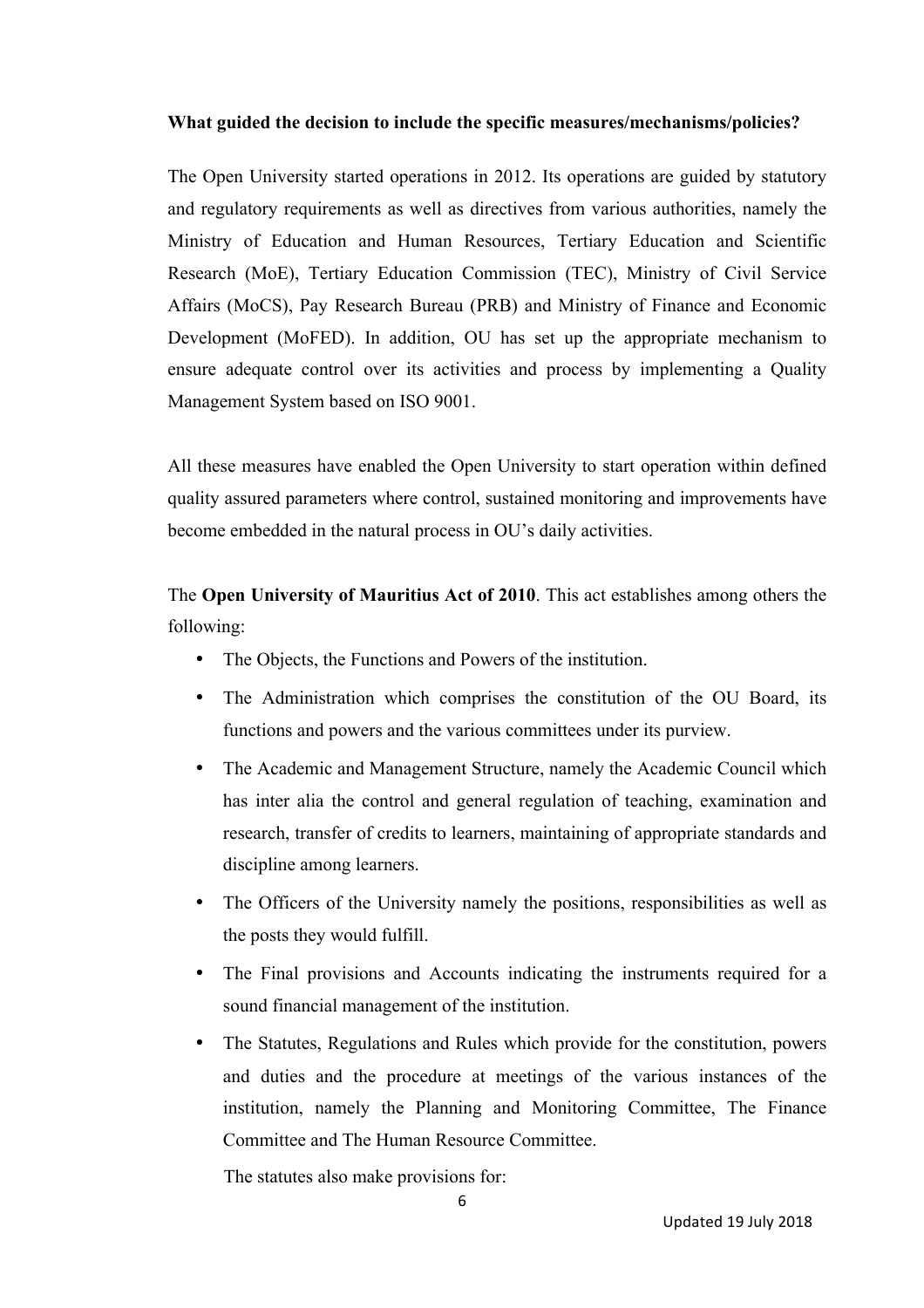- o Partnership and Collaboration with other local and foreign institutions.
- o Holding of Convocation ceremonies.
- o Setting up of Divisions, Institutes, Schools, Centers and other academic supporting Units.
- o The manner of appointment and the term and conditions of academic and general staff.

Rules and Regulations include:

- o Admission of learners.
- o Course of study.
- o Admission criteria.
- o Conduct of examinations.
- o Exemption in the admission process.
- o Appointment of examining bodies and examiners.
- o Equivalence of examinations and qualifications for admission.
- o Assessment, evaluation and grading of learner's performance.
- o Award of degrees and other qualifications
- o The fees to be charged by the institution

Quality Assurance measures are further supported through application of mandatory internal and external directives set by the:

- **Tertiary Education Commission (TEC)** which is the apex body overseeing the functioning of all tertiary education institutions in Mauritius. The TEC has as objects to promote, plan, develop and coordinate post-secondary education in Mauritius and to implement an overarching regulatory framework to achieve high international quality. TEC Guidelines specify the parameters for:
	- o Programme accreditation,
	- o Guidelines for establishment of a Quality Assurance System and
	- o Guidelines for preparation of a strategic plan.

As a stepping-stone to Quality Assurance, Quality Culture at the University was instilled through the setting up of a Quality Management System to include all the Divisions and Units of OU. Thus, the implementation and adoption of a Quality initiative was done through: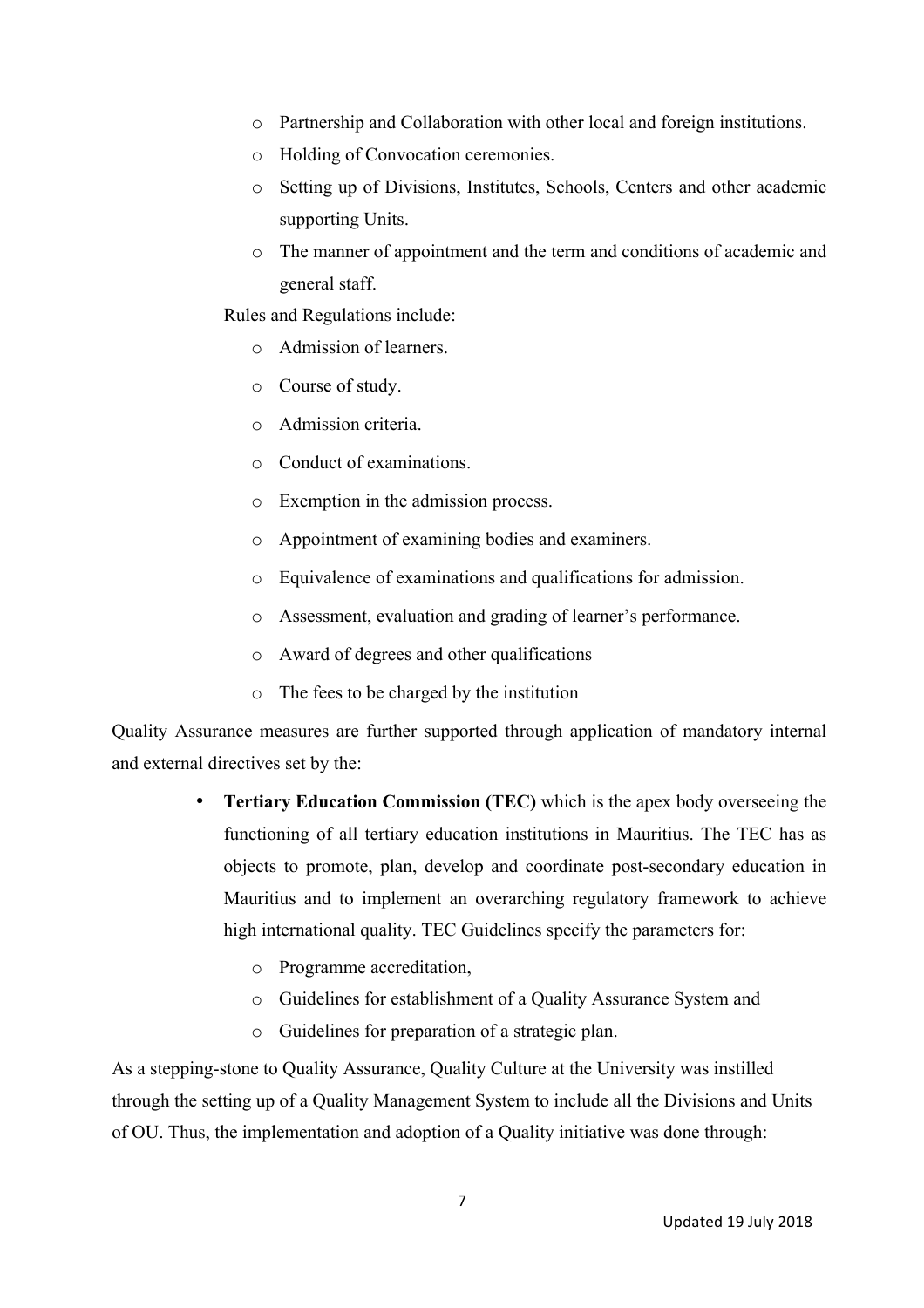• **ISO 9001:2008** Quality Management System which sets out the processes and objectives for all activities at all levels of the organisation. A Certification Body, namely the Mauritius Standards Bureau, conducts yearly quality audits to ensure that the objectives set at the various levels and functions of the institution are being met.

To ensure that the right level of service is effectively and efficiently addressed, OU which is a public University acting under the aegis of the Ministry of Education and Human Resources, Tertiary Education and Scientific Research, adheres to the recommendations of the PRB.

- **Pay Research Bureau (PRB)**. The Open University adheres to the Pay and Grading Structures set out by the PRB. The Bureau makes recommendations on organisation structures and conditions of employment to render them more efficient and effective so that institutions can deliver on their mandates successfully. The PRB sets out the:
	- o **Schemes of Service**: It is a legal document that contains important information such as the title of the grade, salary, qualifications, experience and the duties of each staff in the organisation.
	- o **Human Resource Planning** is a mechanism recommended by the Bureau to determine the number and types of employees institutions need to meet their mandate by way of a Human Resource Plan to assist Management to resolve Human Resource issues. Institutions should mandatorily carry out a Human Resource Planning exercise to ensure the right size of Human Resources with the right qualifications to effectively meet the requirements of their mandate.
	- o **Training and Development**. The Bureau lays much emphasis on continuous training and development of employees to ensure upgrading of knowledge, upskilling and acquisition of new skills and competencies for continuous improvement in service delivery. To this end, organisations are called upon to increase attention to learning and development of employees and to build their required capacity to deliver on their mandates.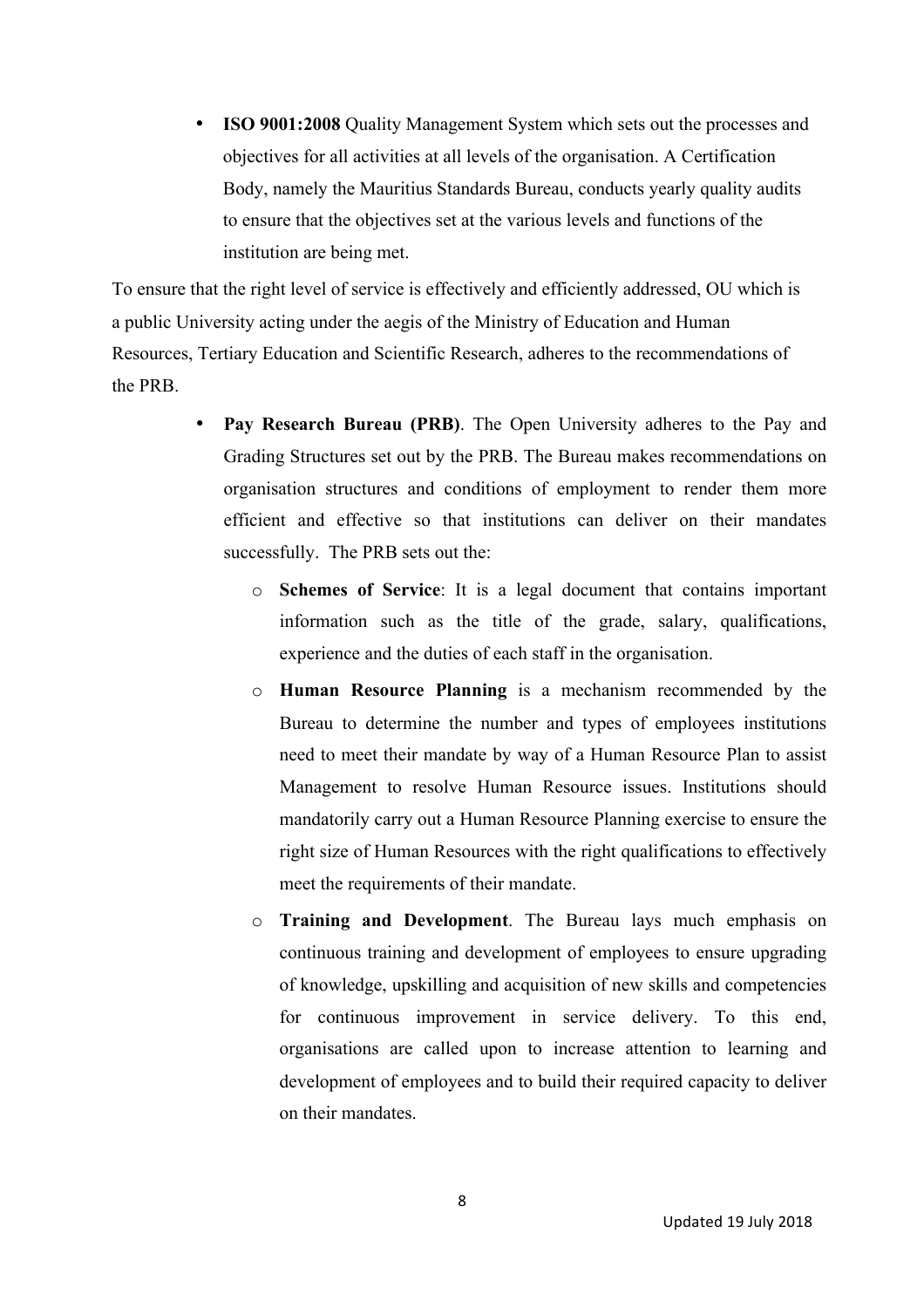OU adheres to the requirements of the Civil Service Affairs and Administrative Reforms in implementing a PMS. This performance management tool ensures that the performance level of officers of the institution is regularly monitored.

> **Performance Management System (PMS)** is to enhance performance at all levels by focusing on key areas of activity/services to be delivered which are identified through strategic planning processes. It establishes clear links between organisational development, the delivery of quality services and the development of employees at work. It also purports to create a common bond of ownership among all employees as well as an environment where all individuals are developed, motivated and inspired to deliver a quality performance.

OU adheres strictly to the guidelines set in the Financial Management Manual (FMM). Sound management of financial resources are ensured through a framework laid out in the FMM.

- **Financial Management Manual (FMM)**. The aim of this manual is to provide the framework for effective financial management. It is designed to improve the quality of service provided by enhancing the ability of the institution to achieve its objectives of implementing Government policies and programmes economically, efficiently and effectively.
	- o General Financial Procedures
	- o Supplies Management
	- o Internal Control and Internal Audit Principles and Practice
	- o Departmental Instructions
	- o Systems and Procedures
	- o Legal Framework
	- o Staffing Structure and Responsibilities
	- o Revenue Management
	- o Management Accounting
	- o Project Accounting and Management

## **2. Since 2012, what actions have been taken addressing QA at OU?**

**a. Can you describe why these actions were taken?**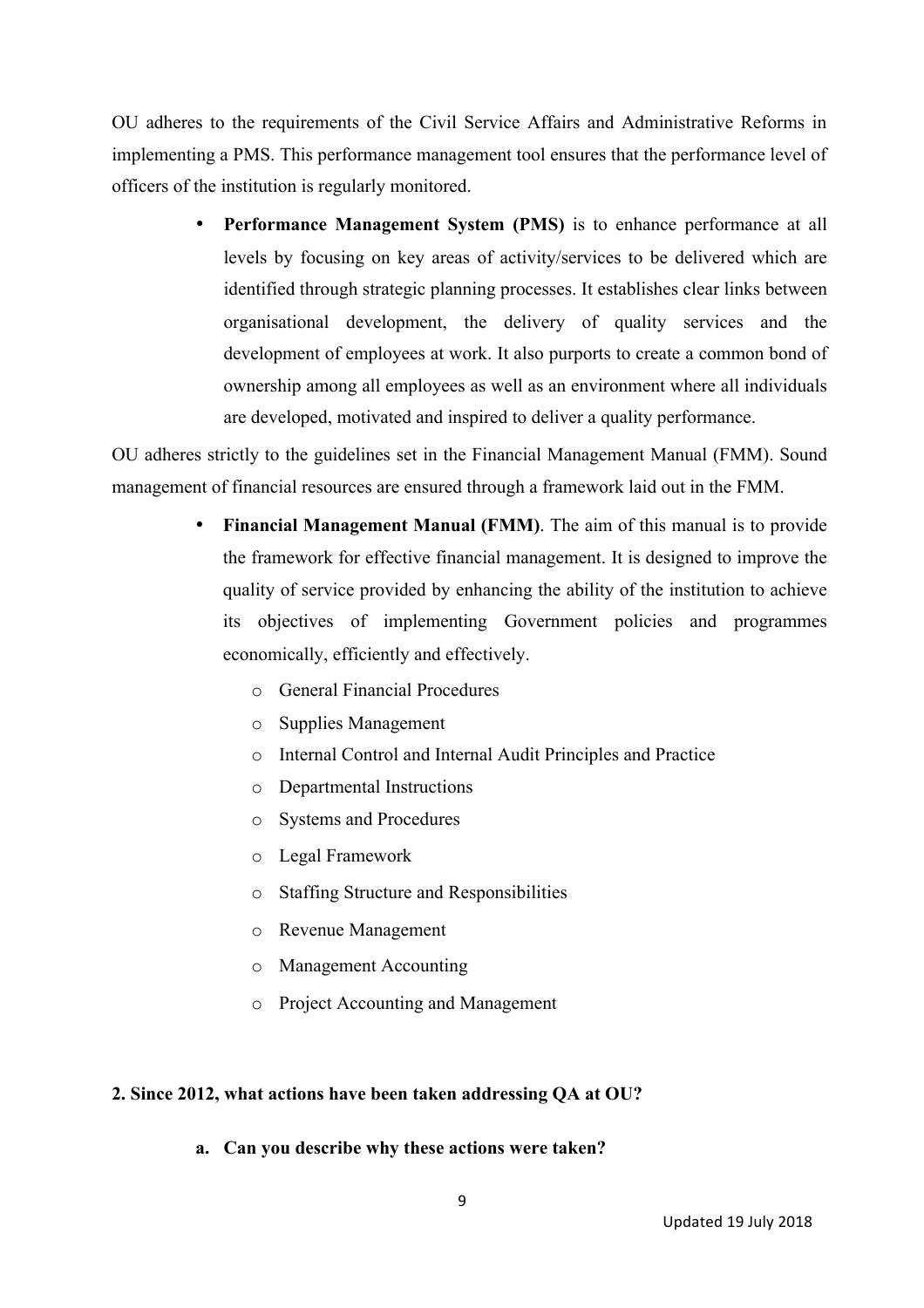- **b. When did you set up the ISO 9001 QMS?**
- **c. What were the new elements introduced?**
- **d. What is your analysis of the implementation of the ISO 9001 system?**

ISO 9001 processes were introduced throughout OU since 2014 and the organisation was certified in 2015. Prior to this, OU was acquainted with ISO processes but only the printing section of the University was ISO-certified. In 2014, the whole staff of OU was trained on ISO 9001:2008 standards and internal quality audit practices. Processes and Quality Objectives were developed and addressed in the Quality Policy manual for all Divisions and Units of the University. Yearly, 2<sup>nd</sup> party audits were conducted to assess the compliance to set objectives as well as improvements made. All processes in the University being carefully documented, led to proper organisation of Units/Divisions. A process approach to Quality is prevalent throughout the University, thus leading to effective use of resources.

Since regular audits and management review meetings are required as per ISO standards, all Units/Divisions have the responsibility to ensure consistent outputs/quality of services. This has also led to continuous improvement in the organisation and also to accountability of officers within each Unit/Division.

There is also better record and tracking of customer complaints, hence better monitoring and improvement in internal effectiveness and improvement in customer satisfaction level.

Moreover, ISO processes became a marketing advantage for OU since it is the only public university which is ISO-Certified.

Furthermore, since its inception, OU had undergone a series of external quality audits conducted by the TEC, QAA and MSB. Though the QAA audit was commissioned by the MoE in its wake to weed off non-compliant and underperforming institutions, the TEC ensured through its Quality Exercise of 2015 that OU was set on the right track and proposed a few recommendations for improvement which the management of OU has addressed. Having gone through the different audits, OU has been able to fine-tune its QA measures to offer better service to its stakeholders, especially its learners.

• Previously QA issues were dealt with at the level of each Unit/Division. Now, a Quality Assurance Division has been set up to look after all QA measures.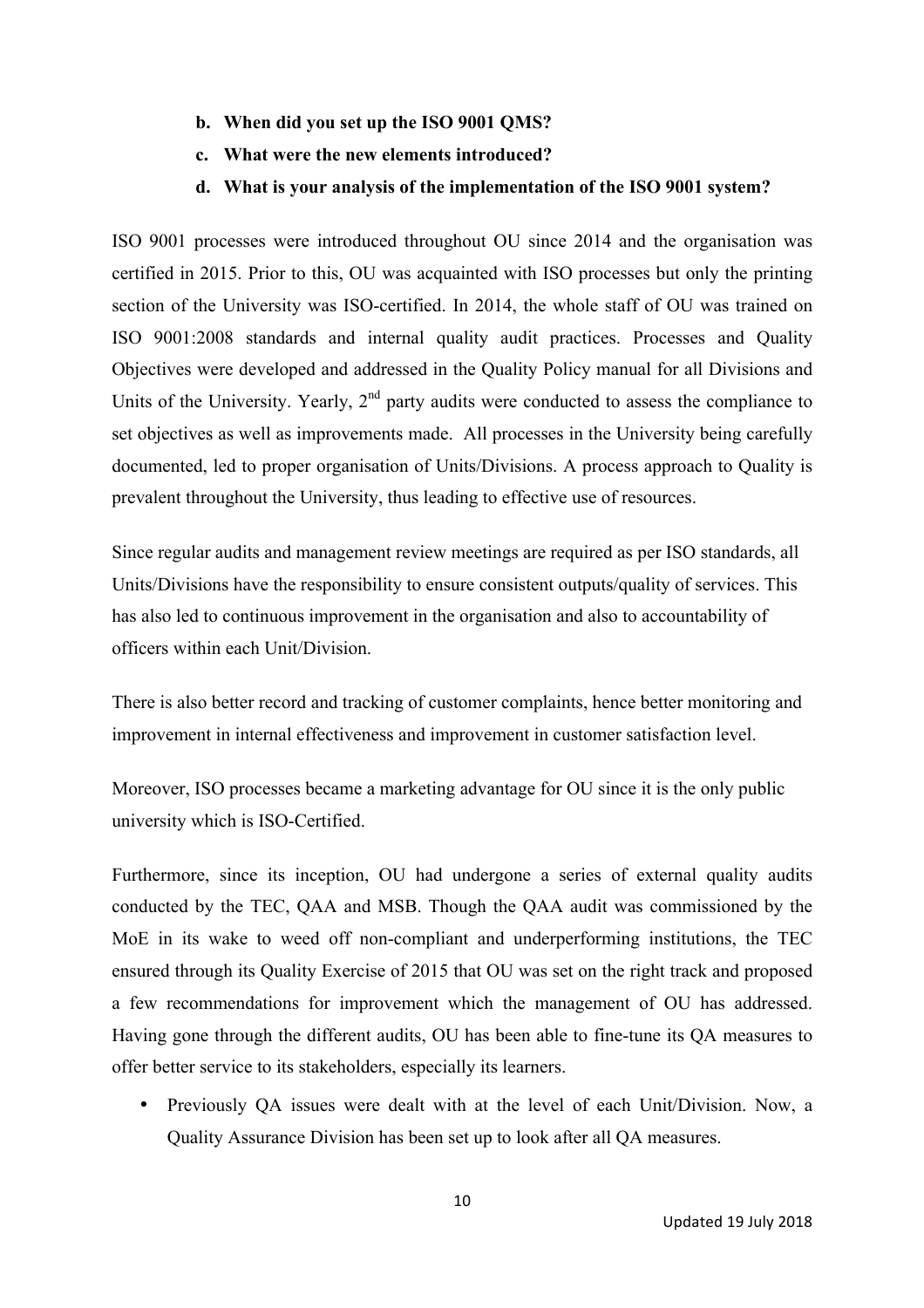- In 2017, the COL assisted OU in implementing its QA System throughout the University. This was made possible with the expert advice of a consultant from COL, Prof. Tichatonga Nhundu who assisted in preparing the Self Evaluation Report, drafting the policies to address the gap analysis in meeting the strategic objectives of the Strategic Plan 2017-2025 and working out the Action Plan, Implementation Plan and the Monitoring and Evaluation Plan.
- In March 2018, OU went through its first Quality Audit conducted by the TEC.

## **b. What specific actions have been taken following the workshops with Prof. Tichatonga Nhundu last year?**

The policy document on Quality Assurance worked out by Prof. Tichatonga Nhundu in consultation with Heads of Divisions/Units was sent for board approval and communicated to staff throughout the organisation. The Implementation Plan for the Quality Assurance Policy has been circulated to Heads of Divisions/Units for implementation as from July 2018.

## **3. What are the main challenges that OU faces in implementing best practices in QA for ODL?**

The main challenge faced by OU in all its activities is budget constraints. A number of challenges for implementing best practices in Quality Assurance is thus related to the budget constraints. One of these challenges is the implementation of the Strategic Plan 2017-2025. Various measures regarding the setting up of Units/Departments, positioning of the University in the region, enhancement of the evaluation and assessment mechanism, launching of courses, support to learners, development of marketing strategies, staff development, ICT and building facilities, development of partnerships and collaborations have been included in the Strategic Plan. However, implementation of these measures is dependent on the financing.

Moreover, OU is facing challenges to work towards its vision to 'become one of the best open universities in the world'. To become one of the best, OU should be prepared to provide more support to the increasing number of learners. Firstly, OU should align its admission policy in terms of the number of learners. The admissions process and resources should be broadened to include subject readiness assessment, workload assessment, readiness for ODL,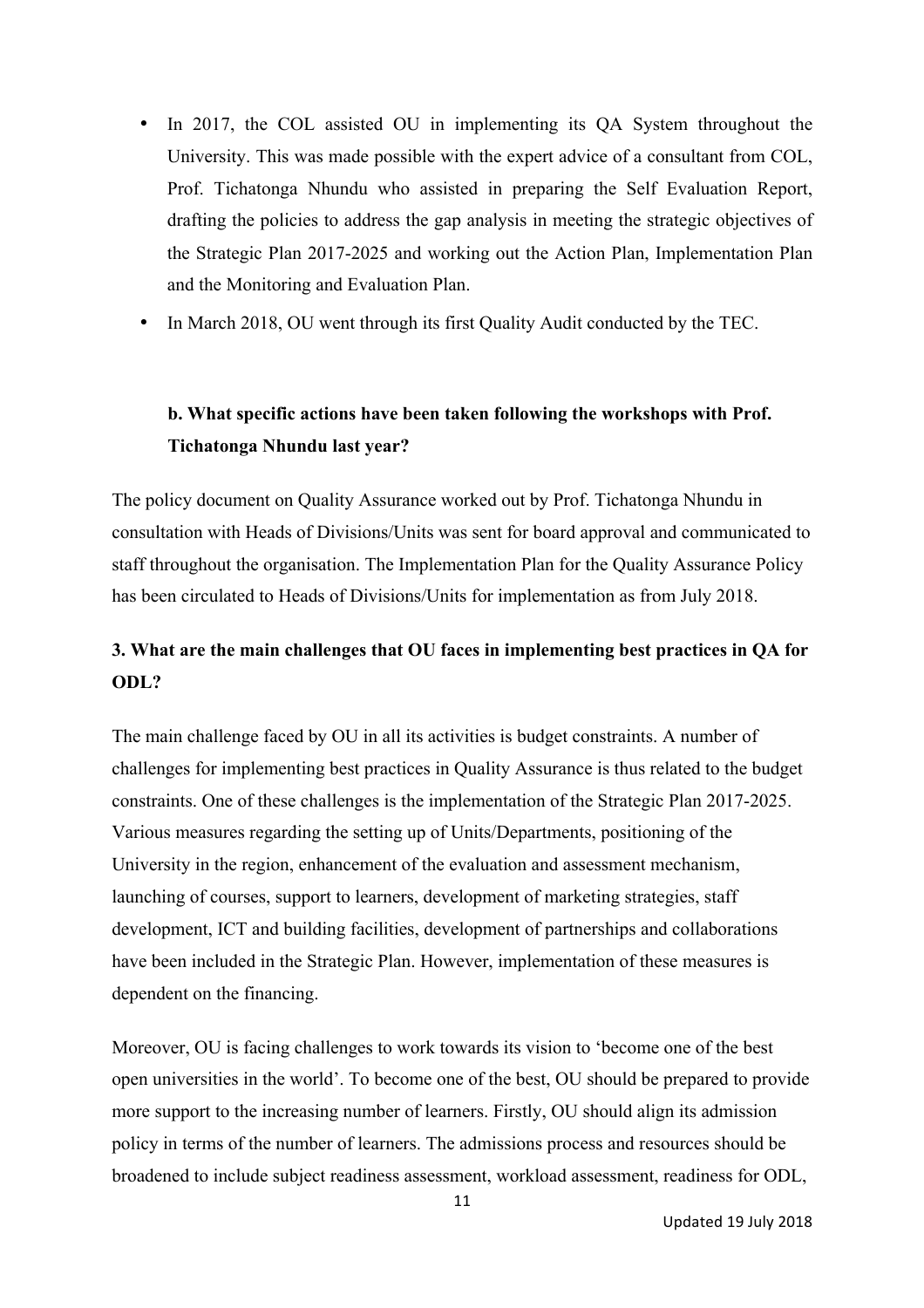career counselling as well as a reference system for learners who need assistance with personal matters. Furthermore, OU will have to develop a dedicated student support strategy to cater for the increasing number of learners it is targeting. OU also needs to develop a system to track learners during the duration of their course. Follow-up is needed for learners who do not re-register for subsequent semesters or do not attend exams. Finally, OU should also establish an alumni relations office.

OU currently does not have a dedicated and appropriately resourced instructional design/learning design unit. The design, production and delivery processes may be affected as OU increasingly moves to digital and online content. The review of programmes is not currently done in a systematic and cyclical way, which should be the case to ensure continued suitability of courses.

OU also requires continuous investment in modern ICT infrastructure, website, learner platform and software to ensure quality service to learners since the University offers courses in ODL mode. OU has to seek technology driven solutions to enrich and support the learning journey of learners with particular attention to the needs of part-time learners who cannot necessarily attend face-to-face tutorials. Moreover, technology should be enhanced to ensure that internal processes are digital rather than manual. Measures are also required regarding backup of information, particularly sensitive information. Investment in dedicated servers, preferably in different locations, to ensure security of information is much required.

The existing building space is in need of renovation. Moreover, to cater for its existing learners and the increase in number of learners targeted in the future, OU will need additional proper building infrastructure.

Investment is needed to have a competent and productive workforce. Staff are currently trained, to the extent possible, based on resources and funds available. However, training in Quality Assurance rolled out throughout the University and including staff at all levels is required to implement best practices in ODL. Staffing of the Quality Assurance Division with trained staff in Quality Assurance in Higher Education is a challenge since expertise in Quality Assurance in Higher Education is scarce in Mauritius and staff have limited opportunities for exposure. The key position in the Quality Assurance Division (Director Quality Assurance) remains vacant. Additionally, OU also faces constraints regarding human resources that are beyond the control of the organisation (e.g. schemes of service). This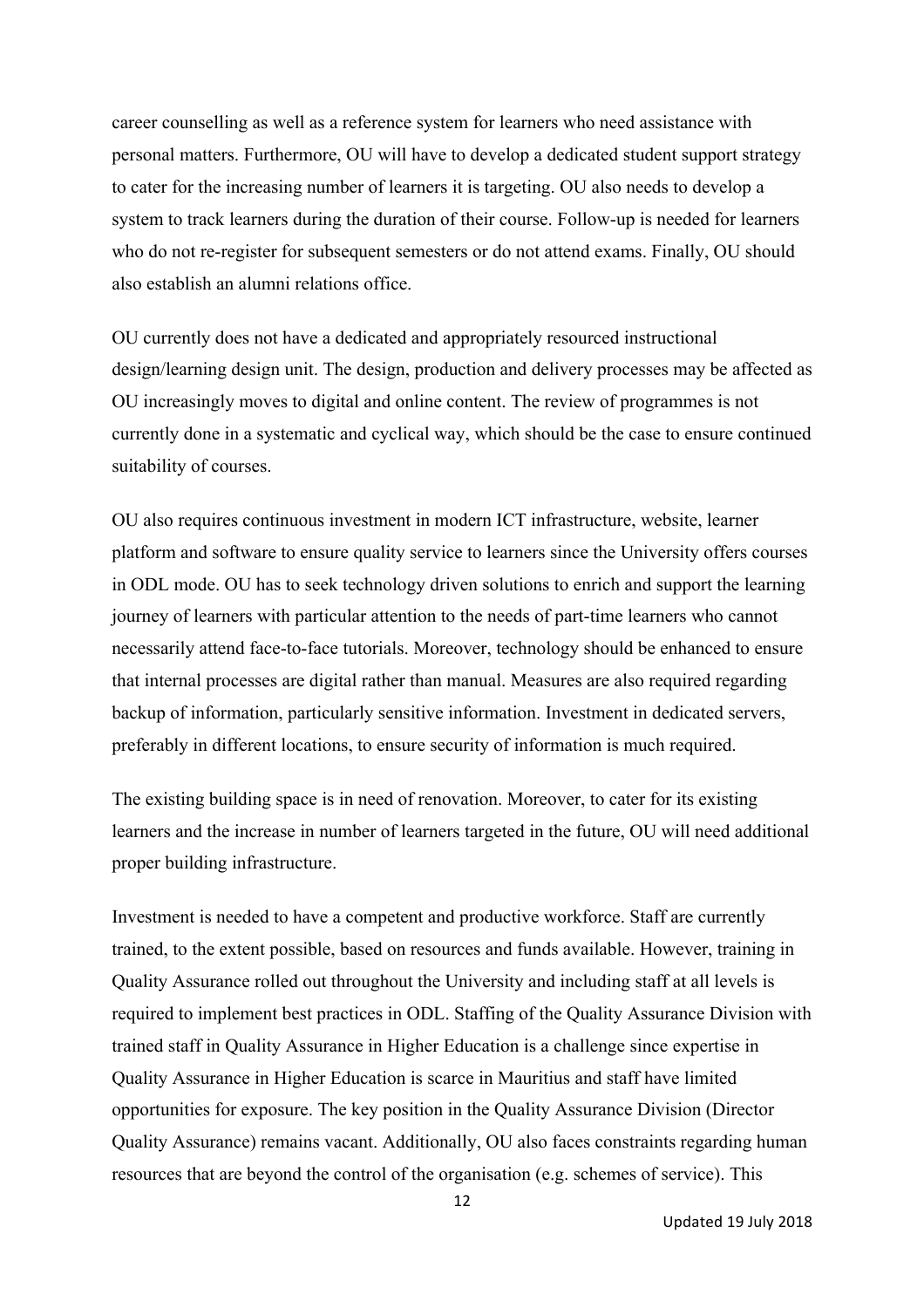impedes on the activities of the University. Moreover, being a public institution, recruitment involves a lot of bureaucracy which leads to delays in filling the vacant posts.

Since Quality Assurance requires commitment from all levels within the institution to implement best practices, it is often a challenge to get involvement at all levels. While there is clear direction from the leadership level of the organisation, it is a challenge to get solid commitment at other levels. Quality Assurance within the organisation is often perceived as additional work and there is, in some cases, resistance to change from time-worn and conventional practices to adopt best practices which fit today's reality.

### **4. What would help address or overcome these challenges?**

The challenge can be addressed by seeking ways of funding to overcome the budget constraints. OU will have to seek other ways to generate income rather than relying on the government grants. Funding to implement the Strategic Plan will put OU in a better position to implement best practices in Quality Assurance.

Staffing the Quality Assurance Division to provide support to other Units/Sections and providing opportunities for training and exposure in Quality Assurance to staff throughout the organisation will help OU to implement best practices in Quality Assurance.

Moreover, with the policy document on Quality Assurance being approved as an official document, all staff will have to imperatively work towards these policies. Since the policy document has set specific objectives for key activities at the University, implementation of the policies will address some of the Quality Assurance issues.

# **5. What are some of the main facilitators of QA adoption and implementation at OU? In other words, which internal or external factors have helped OU to move forward with Quality Assurance measures?**

At OU, there is commitment at leadership level regarding Quality Assurance. Therefore, there is always the support of management to implement Quality Assurance measures. This has led to the organisation of workshops and the Quality Assurance policy document has been approved for implementation.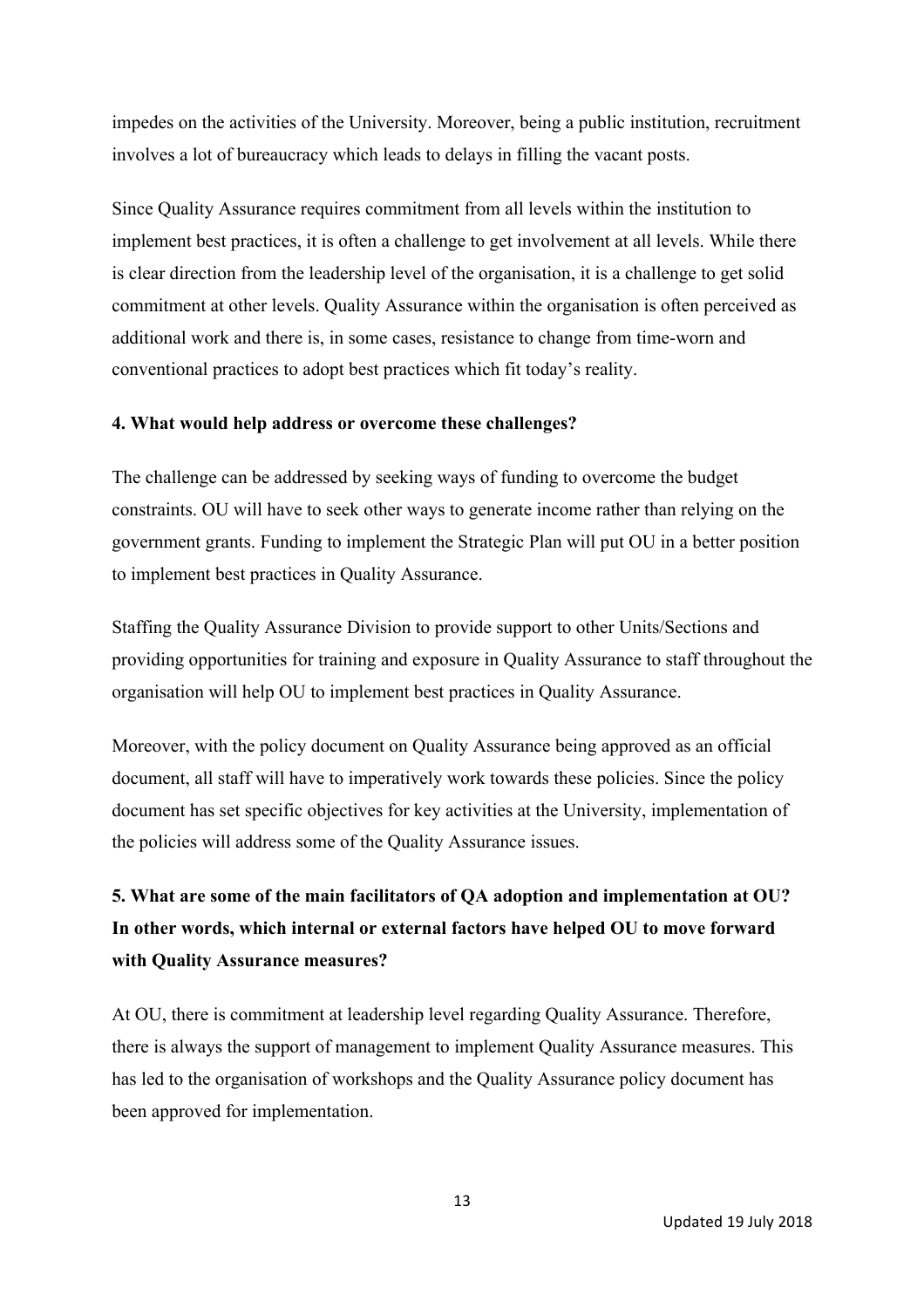Furthermore, the ISO 9001 certification is a base for the development of Quality Assurance measures since quality culture was already prevailing in the organisation.

The external factor affecting Quality Assurance at the University is the requirements by the regulatory body. OU is subject to Quality Assurance audit every 5 years by the regulatory body and has to work upon the recommendations made by the auditing panel. Therefore, it has become imperative that OU develop and implement quality assurance measures.

Another external factor is the forthcoming Higher Education Act which will significantly impact Quality Assurance in the higher education sector. Quality Assurance will be of utmost importance and implementation of Quality Assurance measures will become compulsory. The Higher Education Act has provision for a Quality Assurance Authority whose specific agenda will be ensuring Quality Assurance in line with international standards, enhancing Quality Assurance mechanisms, and promoting good practices.

## **6. What do you envision are the next crucial steps in QA implementation at OU? Why are these next steps important?**

A very crucial step is the filling of key posts at the University – Director of Academic Affairs Division, Director of Quality Assurance Division, Director ICT- and strengthening of the human resource capacity in Quality Assurance. Without the key positions being filled, and the lack of human resources, implementation of Quality Assurance will continue to be a challenge. Focus on staff engagement is equally important as research proves that higher employee engagement has a direct effect on service delivery and quality. Therefore, without empowering and engaging staff, progress in Quality Assurance implementation will be difficult.

Investment in technology is crucial for OU since the University wants to be technologydriven and without technology the provision of courses in ODL mode will be compromised and the existence of OU itself will be threatened.

Investment in infrastructure and logistics facilities is also of utmost importance since the building at the Open University Curepipe Campus cannot be used for long. It is imperative that a new building for OU be set up to provide conducive facilities to learners.